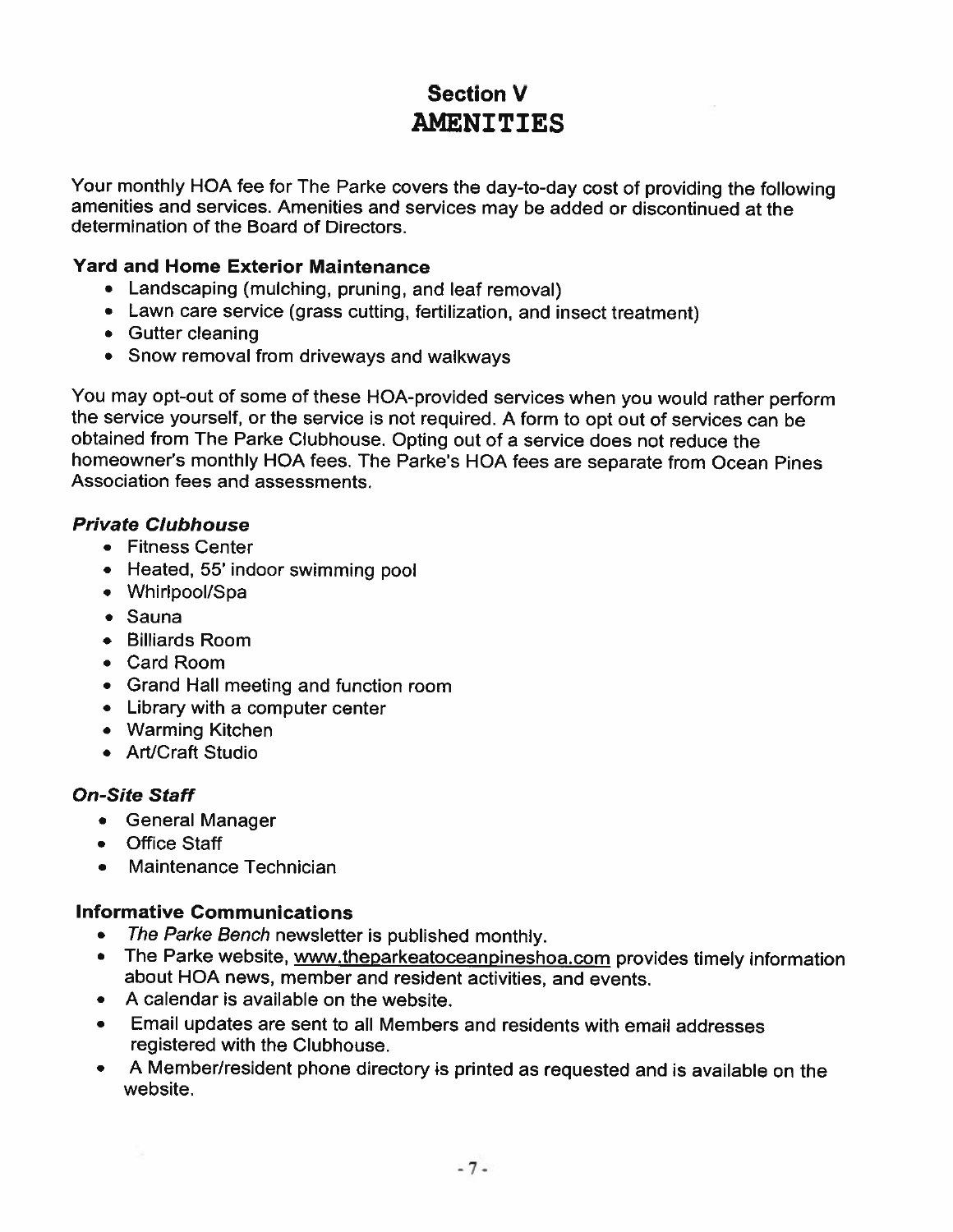## An Indoor Mail Pavilion

- Local newspapers and The Parke Bench
- Bulletin board with activity announcements.
- Bulletin board with Member or resident items "For Sale"
- Advisory Committees and HOA Bulletin Board for meeting agendas and notices
- The Parke's Nature Trails Brochure
- Lending List

## Community Common Areas

- Central Park with gazebo and benches
- Walking and bike lanes
- Nature preserves and trails
- Twenty-seven ponds environmentally maintained and monitored by professionals
- <sup>A</sup> 4-acre stocked lake with fishing <sup>p</sup>ier and canoe access. Fishing in Hidden Lake requires <sup>a</sup> freshwater fishing license, readily available in the local area.
- <sup>A</sup> community crabbing <sup>p</sup>ier on Manklin Creek. <sup>A</sup> fishing license is required for Manklin Creek for those <sup>16</sup> years of age or older. <sup>A</sup> total of two untended crab traps are permitted by Maryland Law (signup is coordinated in Clubhouse). All Members and residents are asked to adhere to the rules posted at the entrance to the crabbing <sup>p</sup>ier, located on Annapolis Court.

# Section VI ACTIVITIES AND PROGRAMS

Activities are <sup>p</sup>lanned for the enjoyment of all Members and residents. Times, dates and availability are subject to change. For current schedules, check with the Clubhouse, our website, or the bulletin boards at the Clubhouse and Mail Pavilion. For additional information, contact the Clubhouse at 410-208-4994.

An Event Signup Notebook is located in the library in the Clubhouse. If an event requires <sup>a</sup> fee, payment must be made by check within <sup>24</sup> hours of Signing up to secure your reservation. Many events that have limited attendance also provide <sup>a</sup> waiting list.

If you are unable to make <sup>a</sup> decision right away, the waiting list may be your best option.

The vast array of programs and activities for our Members and residents may include some changes from time to time. Here is <sup>a</sup> <sup>g</sup>limpse of current interests:

# **Arts and Crafts**

• Knitting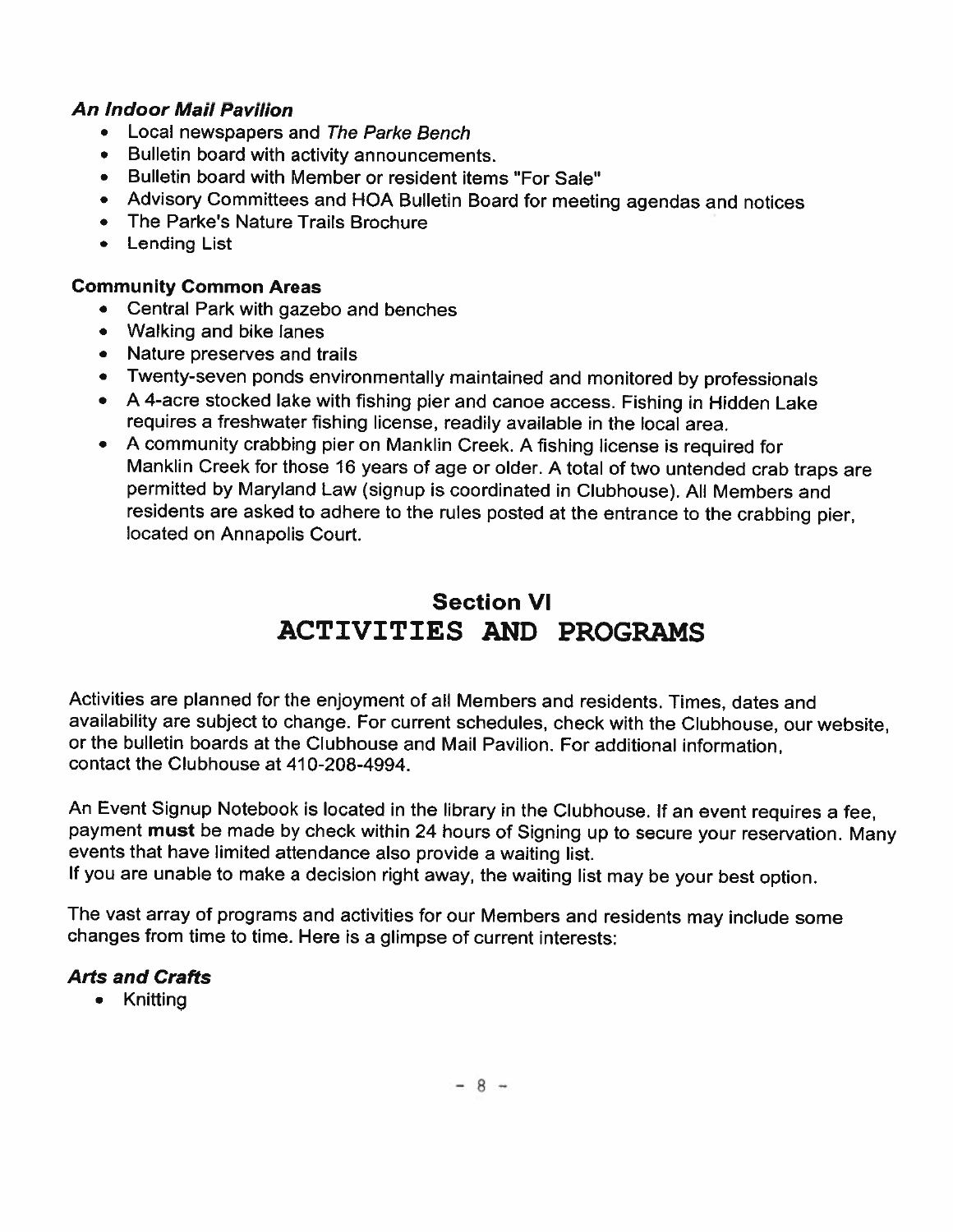## Cards

- Canasta
- Duplicate Bridge
- Party Bridge
- Pinochle
- Poker
- Poker Texas Hold-Em Poker
- Sinepuxent Gin

## Education

- Book Club (Monthly)
- FYI (As announced)
- Story Telling (Monthly)
- Wine Appreciation (Monthly)

## Fitness and Wellness

- Fitness Classes -Fee-based services of <sup>a</sup> fitness director and certified class instructors are available at the Clubhouse to encourage <sup>a</sup> healthy lifestyle. Typical classes include: All About Abs, Better Bodies for Beginners, Body Pump, Body Basics, Body Sculpting
- Fitness Equipment (treadmills, free weights, steppers, etc.) and Instruction
- Massage Therapy
- Line Dancing (beginners & intermediate)
- Personal Training
- Pilates
- Water Aerobics
- Yoga
- Zumba

Check the website, the calendar, or contact the fitness director at the Clubhouse for current courses and times. Our fitness director offers workshops and clinics for Members and residents based on their suggestions and interests. <sup>A</sup> few examples include Rejuvenation and Restoration Yoga, Limbering for Life, Stretch and De-Stress, Strengthen Your Golf Game, and Better Balance.

## Games

- Billiards (Men & Women)
- 8-Ball League
- Mah Jongg
- Bunco

Check the website, the calendar, or contact the Clubhouse for current games and times.